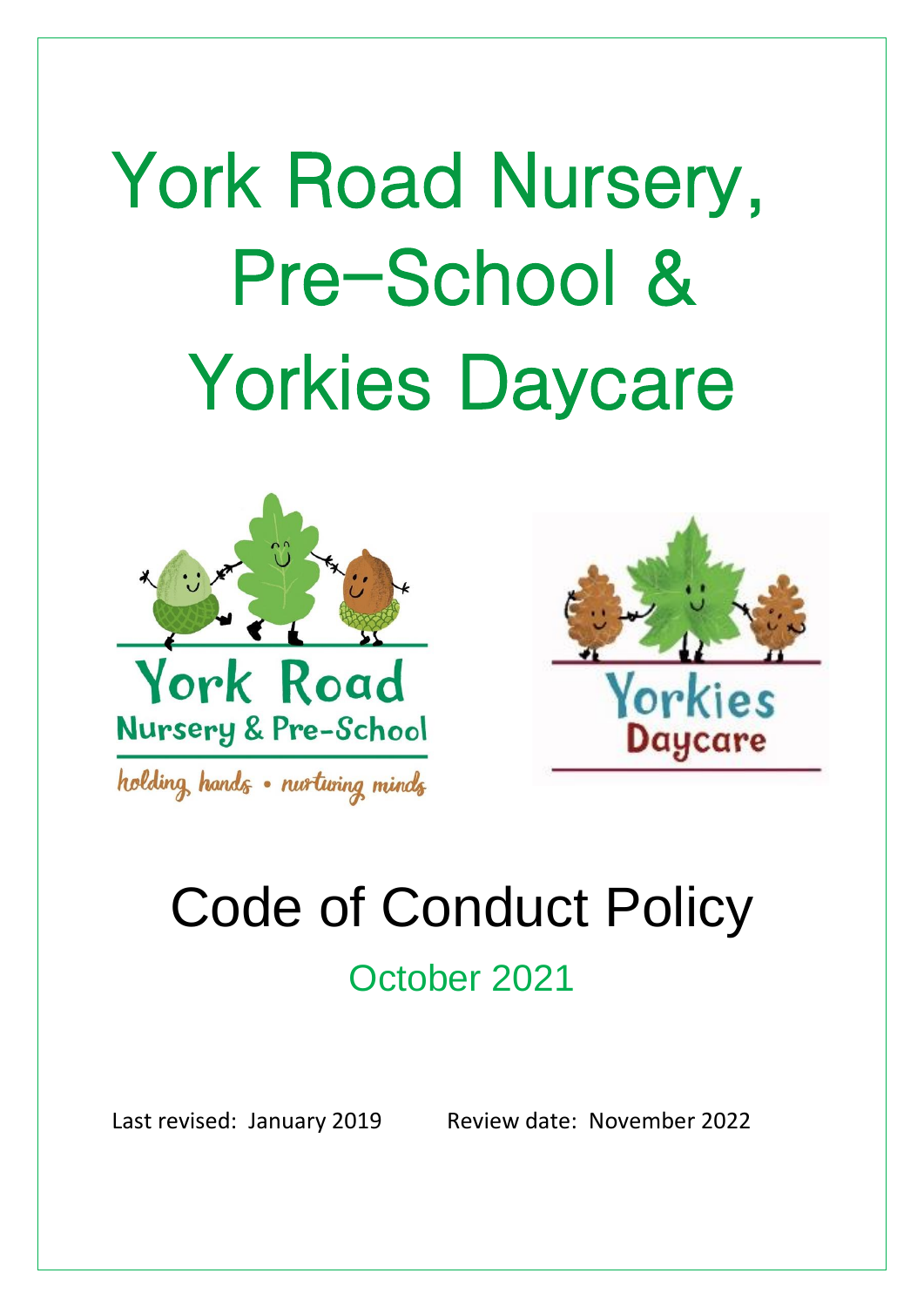# **Contents**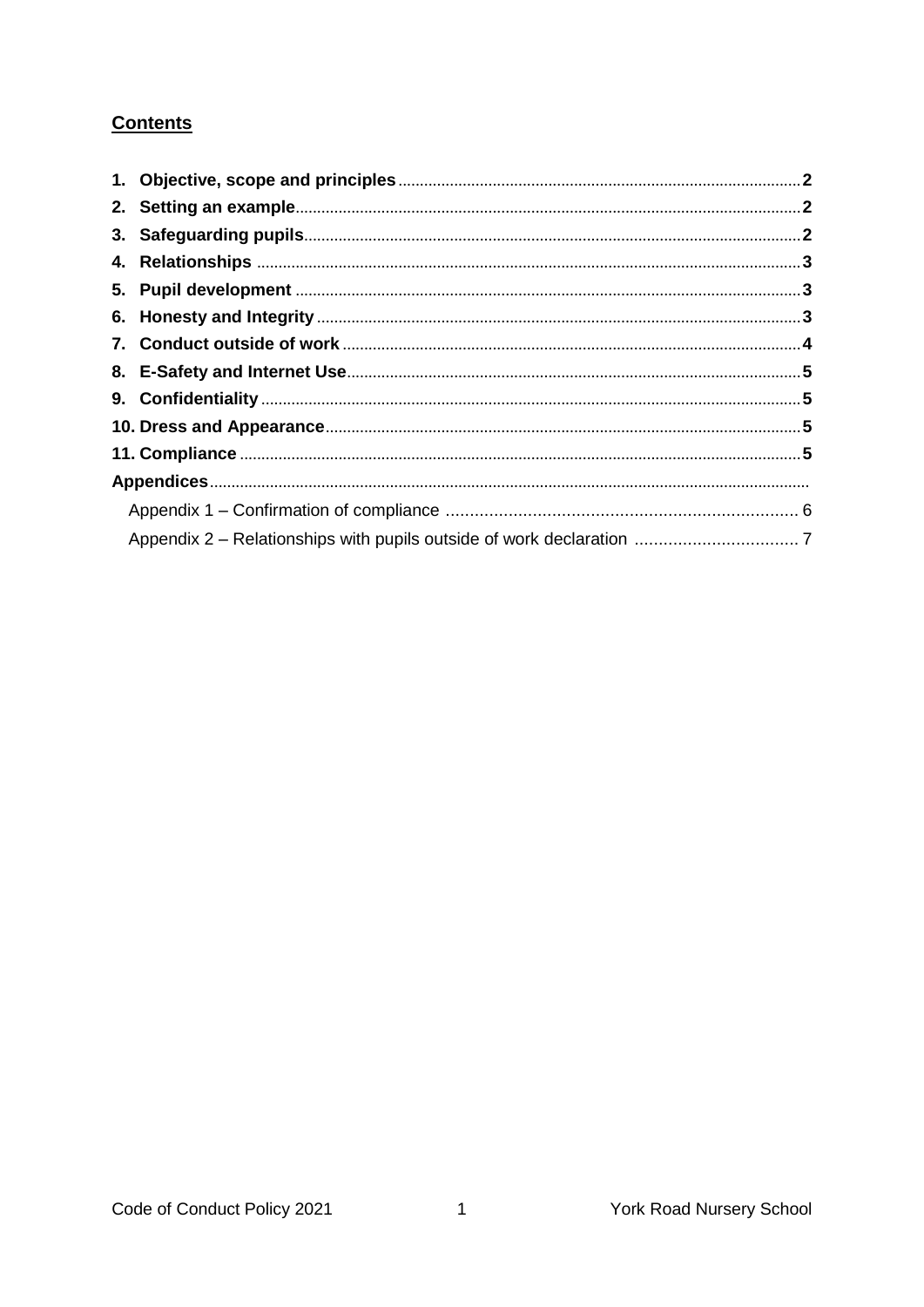# **1. Objective, Scope and Principles**

This Code of Conduct is designed to give clear guidance on the standards of behaviour all school employees are expected to observe. All staff are role models, and are in a unique position of influence, and must adhere to behaviour that sets a good example to all the pupils within the school.

This Code of Conduct applies to all employees of the school. This policy does not form part of any employee's contract of employment and it may be amended at any time.

In addition to this Code of Conduct, all employees engaged to work under Teachers' Terms and Conditions of Employment have a statutory obligation to adhere to the 'Teachers' Standards 2012' and in relation to this policy, Part 2 of the Teachers' Standards - Personal and Professional Conduct.

This Code helps all staff to understand what behaviour is and is not acceptable, regard should also be given to the disciplinary rules set out in the Disciplinary Policy and Procedure which may be found (**statutory policies sent to staff)**. Staff should be aware that a failure to comply with the Code of Conduct could result in disciplinary action including but not limited to dismissal.

# **2. Setting an Example**

All staff who work in schools set examples of behaviour and conduct which can be copied by pupils. Staff must therefore for example avoid using inappropriate or offensive language at all times.

All staff must, therefore, demonstrate high standards of conduct in order to encourage our pupils to do the same.

All staff must also avoid putting themselves at risk of allegations of abusive or unprofessional conduct.

All staff are expected to familiarise themselves and comply with all school policies and procedures.

#### **3. Safeguarding Pupils**

Staff have a duty to have regard to Keeping Children Safe in Education throughout their employment and abide by the duties placed upon them within this

Staff have a duty to safeguard pupils from physical abuse, sexual abuse, emotional abuse and neglect

The duty to safeguard pupils includes the duty to report concerns about a pupil or colleague to the school's Designated Safeguarding Lead (DSL).

The school's DSL is **Diane Frainer**. The Deputy DSL's are **Ruth Cotterill & Melissa Jeeves.**

Staff have access to the Child Protection Policy and Whistleblowing Procedure which may be found (**statutory policies sent to staff)** and staff must be familiar with these documents.

Staff should treat pupils with respect and dignity and must not seriously demean or undermine pupils, their parents or carers, or colleagues.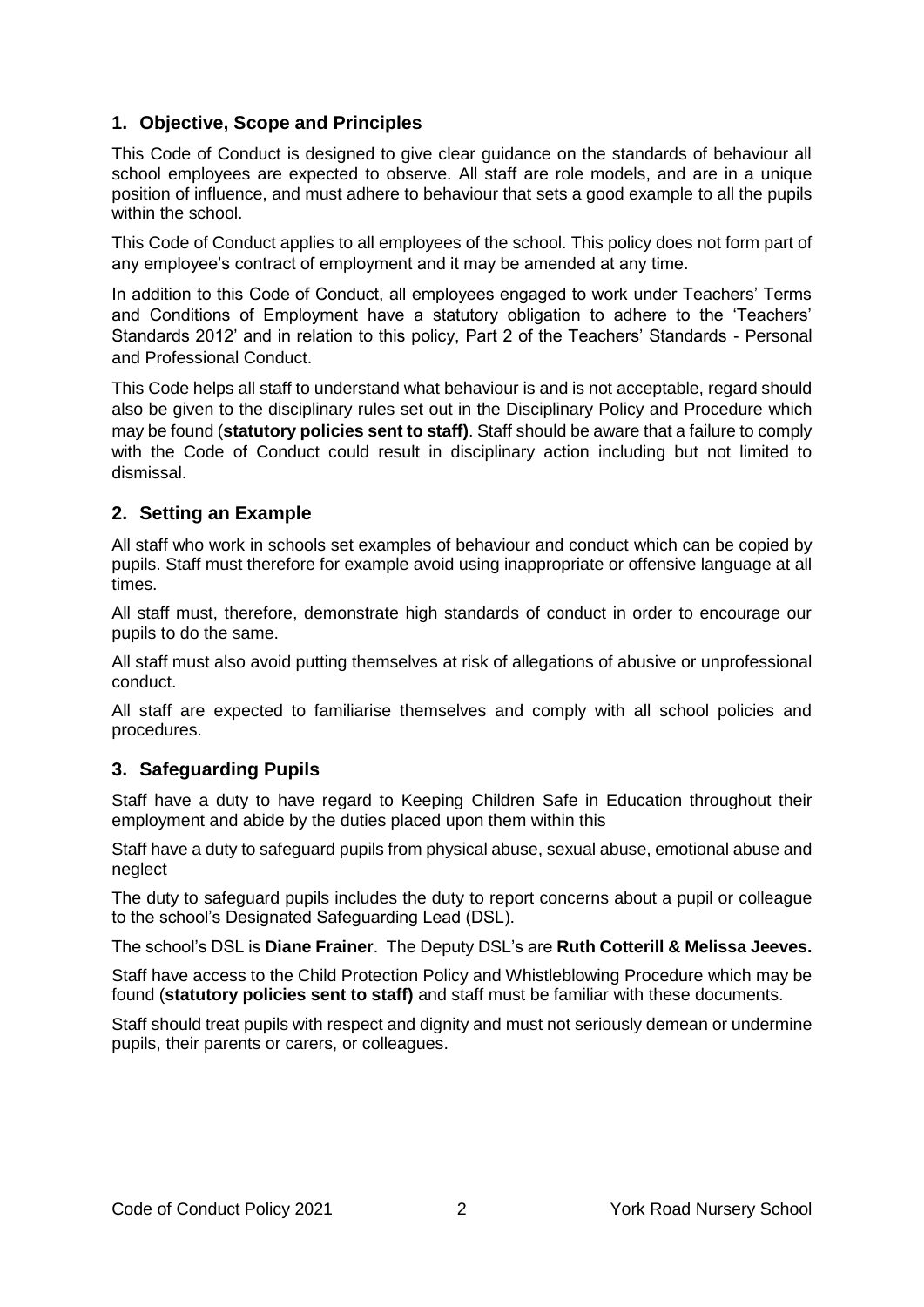Staff should not demonstrate behaviours that may be perceived as sarcasm, making jokes at the expense of pupils, embarrassing or humiliating pupils, discriminating against or favouring pupils.

Staff must take reasonable care of pupils under their supervision with the aim of ensuring their safety and welfare.

Staff should be aware that the management of any safeguarding concerns is dealt with in accordance with the latest statutory guidance as detailed in Keeping Children Safe in Education and includes any allegations that meet the harm test and also those considered to be low level concerns. (i. e those which do not meet the harm test).

The term 'low-level' concern does not mean that it is insignificant, it means that the behaviour towards a child does not meet the harm test threshold.

A low-level concern is any concern that an adult working in or on behalf of the school may have acted in a way that:

• is inconsistent with the staff code of conduct, including inappropriate conduct outside of work; and

• does not meet the allegations threshold or is otherwise not considered serious enough to consider a referral to the LADO (Local Authority Designated Officer) .

Examples of such behaviour could include, but are not limited to:

• being over friendly with children;

- having favourites;
- taking photographs of children on their mobile phone;
- engaging with a child on a one-to-one basis in a secluded area or behind a closed door; or,
- using inappropriate sexualised, intimidating or offensive language.

#### **4. Relationships**

Staff must declare any relationships that they may have with pupils outside of school; this may include mutual membership of social groups, tutoring, or family connections. Staff should not assume that the school are aware of any such connections. A declaration form may be found in appendix 2 of this document.

Relationships with pupils must be professional at all times. Physical relationships with pupils are not permitted and may lead to a criminal conviction.

Encouraging a relationship to develop in a way which may lead to a sexual relationship or any other inappropriate relationship will be viewed as a grave breach of trust.

Contact with pupils must be via school-authorised mechanisms and solely for educational purposes. At no time should personal telephone numbers, text, email addresses or communication routes via personal accounts on social media platforms be used to communicate with pupils.

If contacted by a pupil by an inappropriate route, staff should report the contact to their Line Manager immediately.

Behaviour giving rise to concern should also be reported which includes pupils seeking affection, being sexually provocative or exhibiting overly familiar behaviour.

Existing or new personal relationships at work between colleagues should be declared to the Line Manager where there is a potential for this to impact upon the work of either. This may be due to a risk of allegations of bias or conflict of interest for example.

Code of Conduct Policy 2021 3 York Road Nursery School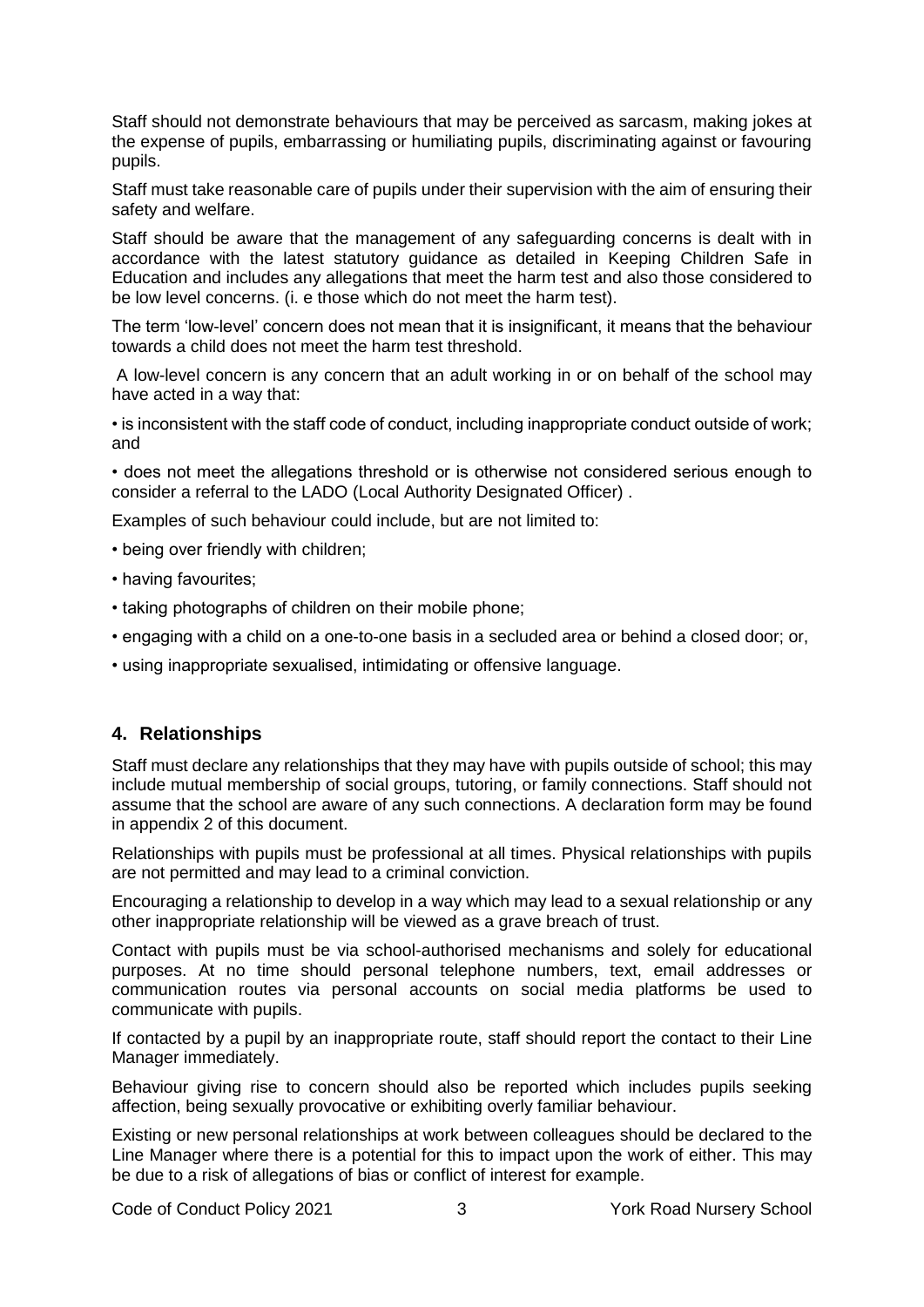Staff should inform their Line Manager of any relationships which may create an enhanced risk to children so that necessary steps can be taken by the School e.g. cohabitation with a person convicted of a serious offence.

# **5. Pupil Development**

Staff must comply with school policies and procedures that support the wellbeing and development of pupils.

Staff must co-operate and collaborate with colleagues and with external agencies where necessary to support the development of pupils.

Staff must follow reasonable instructions that support the development of pupils.

# **6. Honesty and Integrity**

Staff must maintain high standards of honesty and integrity in their work. This includes the handling and claiming of money and the use of school property and facilities.

All staff must comply with the Bribery Act 2010. A person may be guilty of an offence of bribery under this act if they offer, promise or give financial advantage or other advantage to someone; or if they request, agree or accept, or receive a bribe from another person. If you believe that a person has failed to comply with the Bribery Act, you should refer to the school's Whistleblowing procedure which may be found (**statutory policies sent to staff)**. For Hertfordshire schools, for further information see the HCC Anti Bribery Policy for Schools available on The Grid .

Gifts from suppliers or associates of the school must be declared to the Headteacher, with the exception of "one off" token gifts from pupils or parents. Personal gifts from individual members of staff to pupils are inappropriate and could be misinterpreted and may lead to disciplinary action. A record will be kept of all gifts received.

Staff must not act on behalf of the school unless they have the authority to do so.

Professional references from the school will be provided by the Headteacher. References given by other members of staff must be clear that they are provided in a personal capacity.

# **7. Conduct outside of Work**

Staff must not engage in conduct outside work which could seriously damage the reputation of the school or the employee's own reputation or the reputation of other members of the school community. In accordance with Keeping Children Safe in Education 2020, any conduct or behaviour that indicates an employee may not be suitable to work with children including such behaviour outside of the workplace which may or may not involve children is likely to be regarded as unacceptable.

For example, should a member of staff be involved in domestic violence at home and no children were involved, the school will need to consider what triggered these actions and question whether a child in the school could trigger the same reaction, therefore be put at risk

In addition, criminal offences that involve violence or possession or use of illegal drugs or sexual misconduct are likely to be regarded as unacceptable where it brings into question an employee's suitability or ability to do their role/work in an educational setting.

Staff may undertake work outside school, either paid or voluntary, provided that it does not conflict with the interests of the school nor be to a level which may contravene the working time regulations or affect an individual's work performance in the school. It is recommended that permission is sought in advance.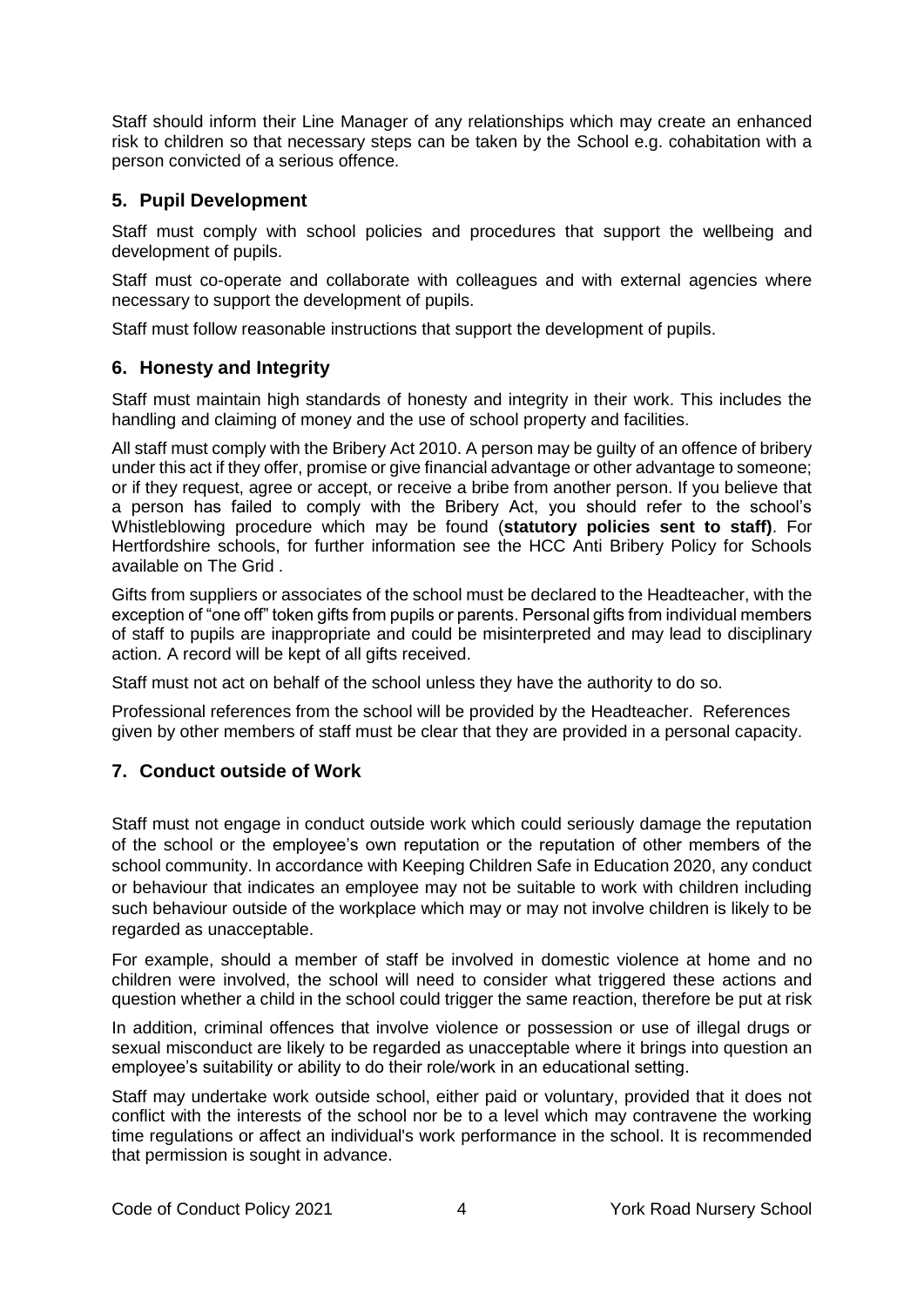- Staff must disclose any work outside school or outside business interests where there is a potential conflict of interests with their employment at the school.
- If any allegation of wrongdoing occurs in a staff member's work outside school (whether or not they deny this) which may have a bearing on their employment they must disclose this immediately to the Headteacher or their Line Manager.

Forming inappropriate relationships or friendships with children or young people who are pupils under the age of 18 at another school/college will be viewed as inappropriate and impact upon the school's ability to trust the member of staff to maintain professional boundaries with pupils at the school.

A work related social event is considered to be an extension of the workplace and as such the standards of behaviour expected at these events is in line with this policy.

#### **8. E-Safety and Internet Use**

Staff must exercise caution when using information technology and be aware of the risks to themselves and others. Regard should be given to the Online Safety Policy and Acceptable User Agreements, which may be found (**statutory policies sent to staff)**, at all times both inside and outside of work.

Staff must not engage in inappropriate use of social media sites which may bring themselves, the school, school community or employer into disrepute. Staff should ensure that they adopt suitably high security settings on any personal profiles they may have.

Staff should exercise caution in their use of all social media or any other web based presence that they may have, including written content, videos or photographs, and views expressed either directly or by 'liking' certain pages or posts established by others. This may also include the use of dating websites where staff could encounter pupils either with their own profile or acting covertly.

Contact with pupils should only made via the use of school email accounts or telephone equipment when appropriate and strictly for educational reasons.

Photographs or video footage of pupils should only be taken using school equipment, for purposes authorised by the school. Any such use should always be transparent and only occur where parental consent has been given. The resultant files from such recording or taking of photographs must be stored in accordance with the school's procedures on school equipment.

#### **9. Confidentiality**

Where staff have access to confidential information about pupils or their parents or carers, staff must not reveal such information except to those colleagues who have a professional role in relation to the pupil.

All staff may at some point to witness actions which need to be confidential. For example, where a pupil is bullied by another pupil (or by a member of staff), this needs to be reported and dealt with in accordance with the appropriate school procedure. It must not be discussed outside the school, including with the pupils parent or carer, nor with colleagues in the school except with a senior member of staff with the appropriate authority to deal with the matter.

However, staff have an obligation to share with their manager or the school's Designated Senior Person any information which gives rise to concern about the safety or welfare of a pupil. Staff must not promise a pupil that they will not act on information that they are told by the pupil.

Staff are not allowed to make any comment to the media about the school, its performance, governance, pupils or parents without written approval. Any media queries should be directed to the Headteacher.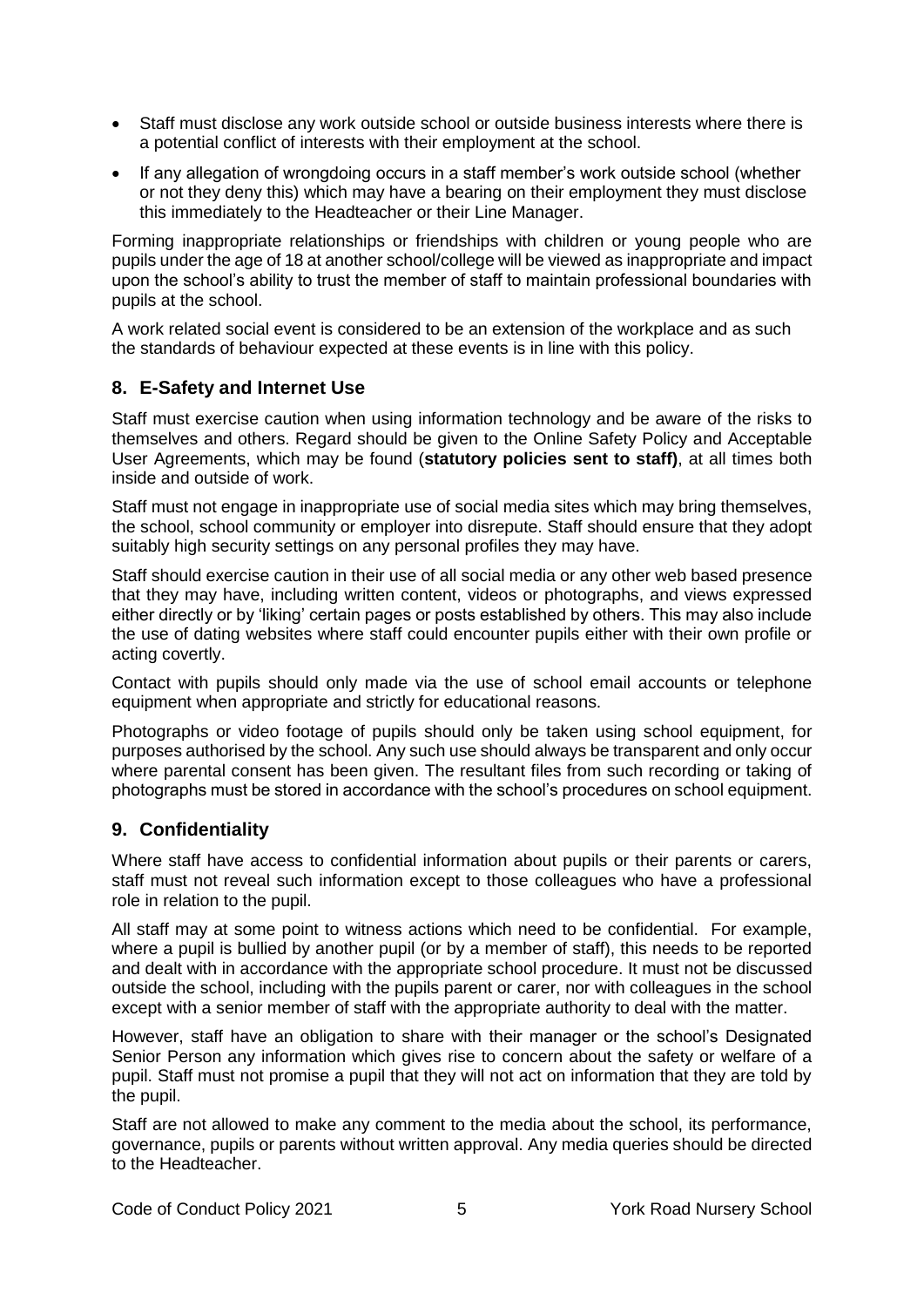# **10.Dress and Appearance**

All staff must dress in a manner that is appropriate to their role and promote a professional image.

Staff should dress in a manner that is absent from political or other contentious slogans.

#### **11.Compliance**

All staff must complete the form in appendix 1 to confirm they have read, understood and agreed to comply with the code of conduct. This form should then be signed and dated.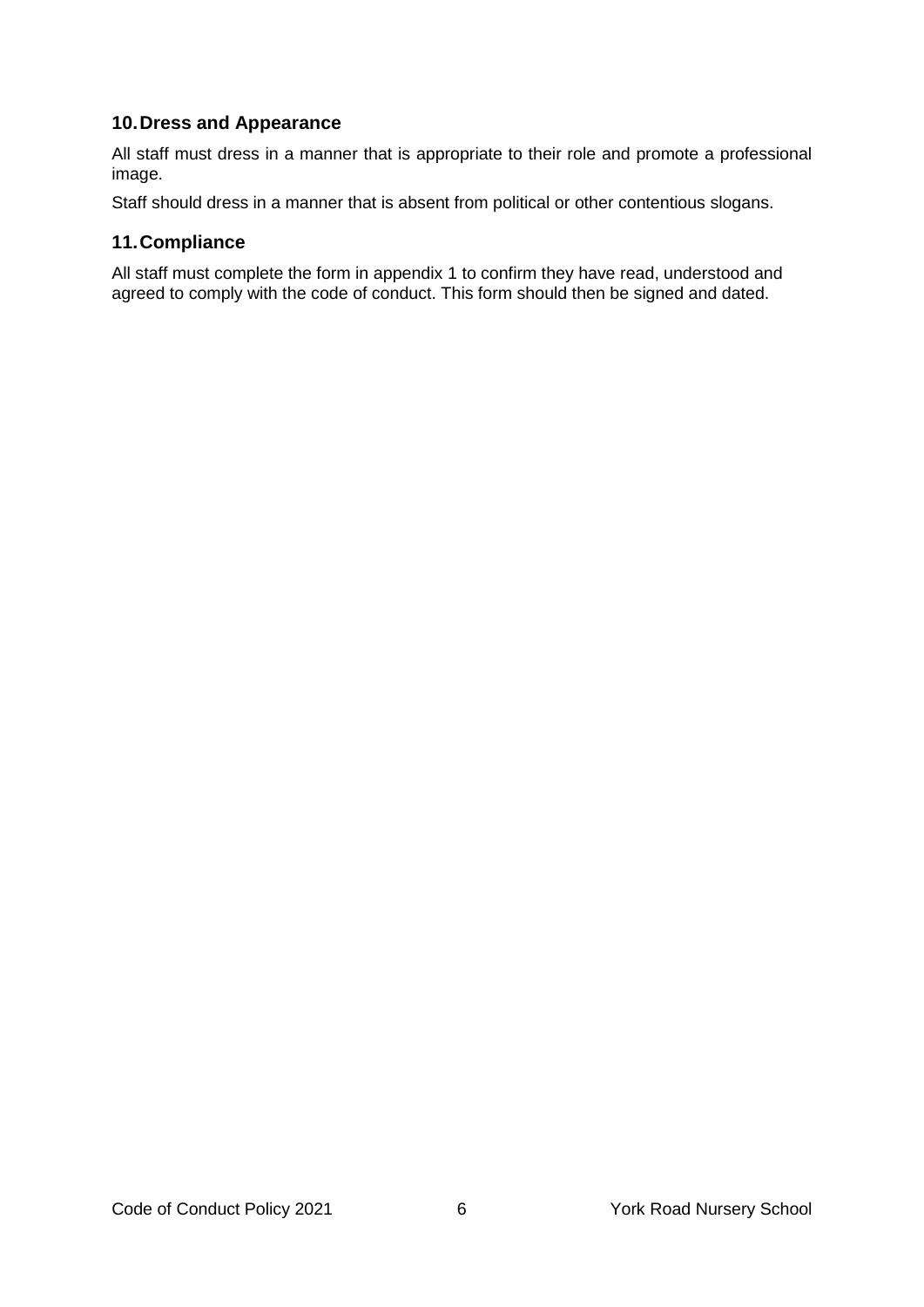#### **Appendix 1**

#### **Confirmation of compliance**

I hereby confirm that I have read, understood and agree to comply with the school's code of conduct.

Name ………………………………………….. Position/Post Held…………………………….

Signed ………………………………………….. Date ………………………………

**Once completed, signed and dated, please return this form to the Safeguarding Officer.**